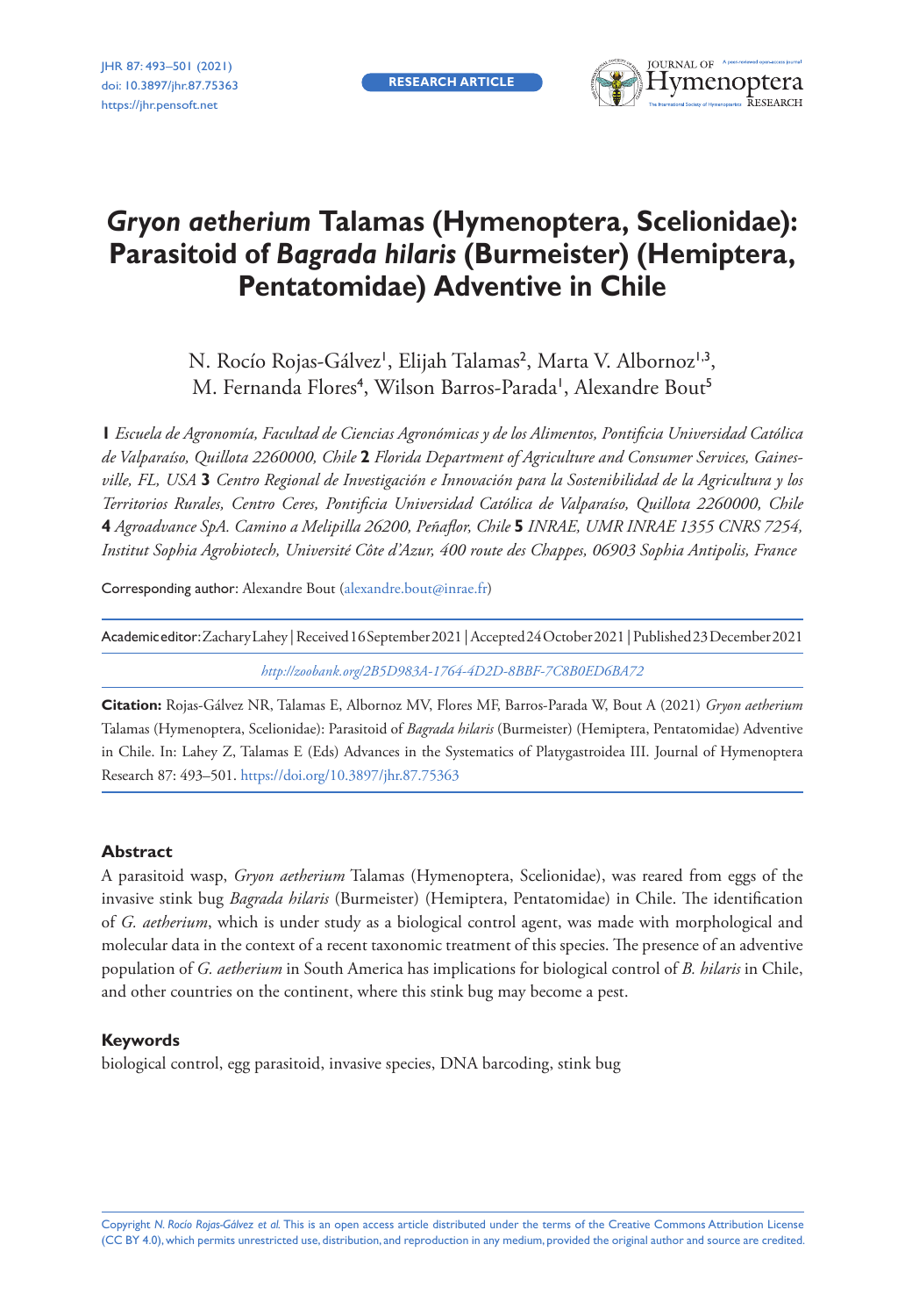# **Introduction**

*Bagrada hilaris* (Burmeister) (Hemiptera, Pentatomidae), also known as bagrada bug, is now a significant pest in the Western hemisphere, having invaded the western United States (Palumbo et al. 2016), Mexico (Sánchez-Peña, 2014) and Chile (Faúndez et al. 2016). In Chile, *B. hilaris* has spread rapidly to the north and south of the Metropolitan region where it was initially detected (Faúndez et al. 2018) and is associated with both brassicaceous crops and natural areas (Alaniz et al. 2021). Current control measures in Chile consist of reiterative applications of conventional insecticides which appear to be ineffective (SAG 2017a, b). Currently, there are no feasible options to control populations in urban or suburban settings, or in natural habitats that serve as refugia for *B. hilaris*.

At present, Centro Ceres, a research institute in Valparaíso, Chile, is investigating alternative solutions to this pest through diversification of the vegetative components of the agroecosystem. By increasing the functional biodiversity and employing push-pull strategies, the aims are to decrease the density of *B. hilaris* and damage on crops, and to favor the presence of natural enemies. However, knowledge regarding indigenous candidate agents for biocontrol against stink bugs in general, and *B. hilaris* in particular, is poor in Chile. Due to a need for rearing facilities and COVID restrictions, exposure of sentinel eggs of *B. hilaris* has occurred only opportunistically, but our efforts to study *B. hilaris* have serendipitously provided a substantive result that we present here.

# **Materials and methods**

## *Bagrada* rearing

Adults and nymphs of *B. hilaris* were collected in the field in October, 2020, in the region of Valparaíso (Region V) and used to establish a colony in the Centro Ceres laboratory. The colonies were maintained in 1.5 L glass containers covered by a fine mesh at approximately 25 °C during the day with heating at night, when necessary, to prevent the temperature from dropping below 12 °C. The containers were provided with cabbage and fresh water. The relative humidity was  $60 \pm 10\%$  with a L:D cycle of 16:8 h. Nymphs and adults were kept separately. Eggs were collected regularly and transferred to an independent container until the emergence of nymphs or use for exposure in the field to survey for parasitoids.

# Parasitoid rearing

Two parasitoid wasps were found in one of the colony containers of *B. hilaris*, which we isolated and exposed to 20 freshly-laid *B. hilaris* eggs. The exposed eggs were kept separately in a Petri dish in an incubator at 25  $\pm$  3 ° C and 60  $\pm$  10% RH. The con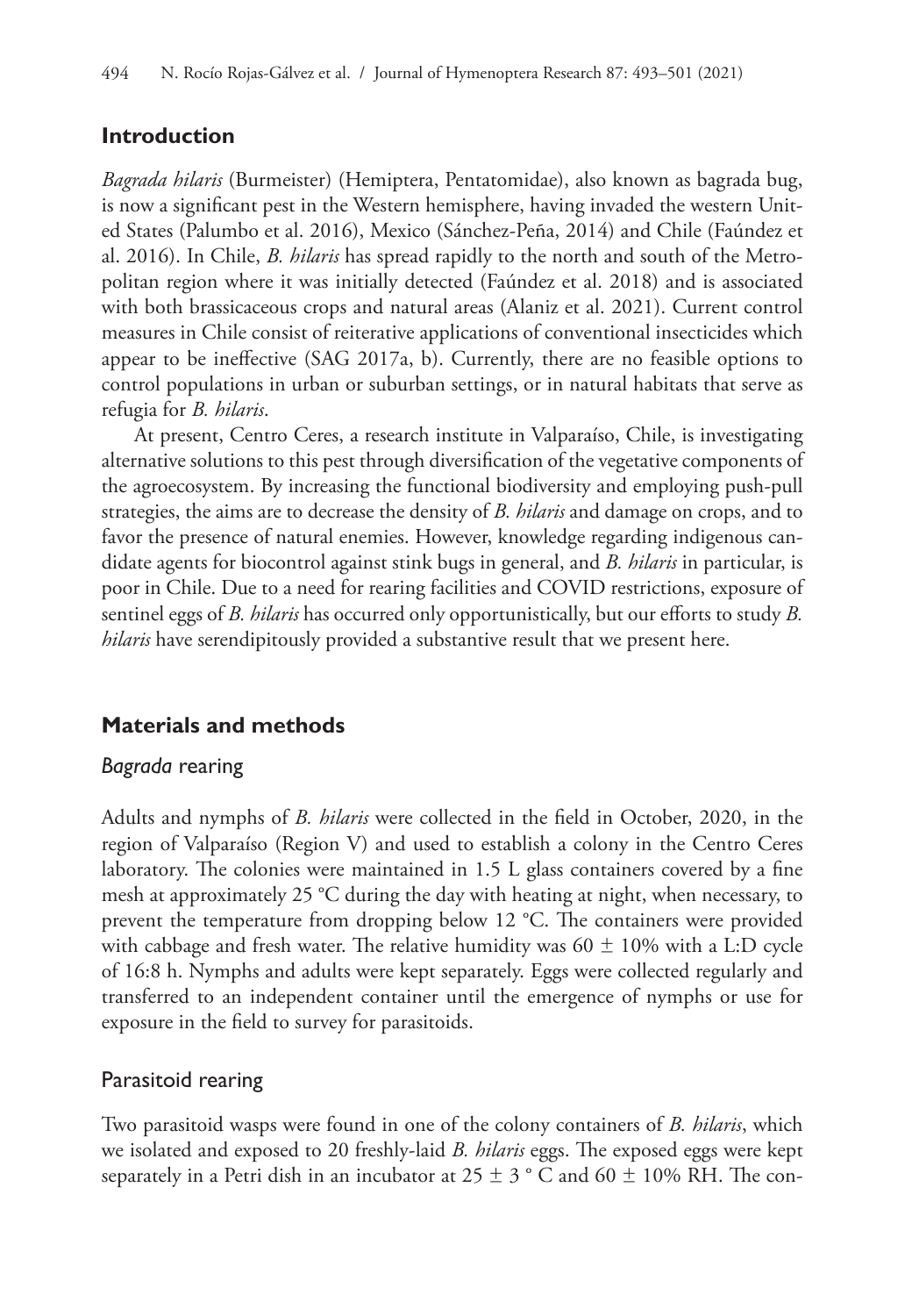tainer where the parasitoids were initially detected was monitored continuously for the appearance of additional specimens. The specimens retrieved were placed in 96% alcohol for further study.

# DNA barcoding

DNA extraction was performed with 30  $\mu$ L of buffer using the DNA extraction kit LUCIGEN (MA150E, QuickExtract DNA Extraction Solution, Middleton, WI, USA), following company specifications. This method allows a non-destructive extraction of the DNA, so that the exoskeleton (voucher) remains intact for morphological identification.

PCR amplifications were performed on a portion of the Cytochrome C Oxidase, subunit I (COI) locus using the LCO-HCO primers: HCO2198 (5'-TAAA CTT CAG GGT GAC CAA AAA ATC A-3'), LCO1490(5'-GGTC AAC AAA TCA TAA AGA TAT TGG-3') (Folmer et al. 1994), which amplifies a 600–700 bp portion of the COI locus. Amplicons were sent to Beckman Coulter Genomics Genewiz (Leipzig, Germany; Essex, UK) for bidirectional sequencing (Sanger method) using both primers. All residual DNA is archived at the Institut national de recherche pour l'agriculture, l'alimentation et l'environnement (INRAE), Sophia-Antipolis, France. Correction, annotation, and alignment were performed manually using BioEdit Geneious R10 software.

Sequences were compared to those available in the NCBI database (GenBank) using BLASTN (Altschul et al. 1990) with standard settings and to COI data made available in Talamas et al. (2021). *Gryon prisma* Mineo (Hymenoptera, Scelionidae) was selected as the closest outgroup to our specimens based on the phylogenetic analysis in Talamas et al. (2021). Three *Hadronotus* species *i.e. H. drunoris*, *H. ancinla* and *H. charon* group sp. 2, were added to this analysis because they were originally described under the genus *Gryon*, until they were synonymized with *Hadronotus* by Talamas et al. (2021). *Trissolcus basalis* (Wollaston) (Hymenoptera, Scelionidae) [|MN615650|](http://www.ncbi.nlm.nih.gov/nuccore/MN615650) was used as the outgroup to root the tree. These data were analyzed with MegaX software (Tamura et al. 2013) using the neighbour joining (NJ) method (Saitou and Nei 1987) with bootstrap values based on 500 replications. Nucleotide distances in NJ trees were estimated by the Kimura's two-parameters method (Kimura 1980).

## Morphological analysis

Ethanol-stored and DNA-extracted specimens were dried and glued on card points for optical observation using a Zeiss Macroscope AxioZoom.v16. Morphological confirmation of *Gryon* specimens was performed using the description and diagnosis of *Gryon aetherium* in Talamas et al. (2021). Voucher specimens are deposited at INRAE UMR 1355 ISA in Sophia-Antipolis, France.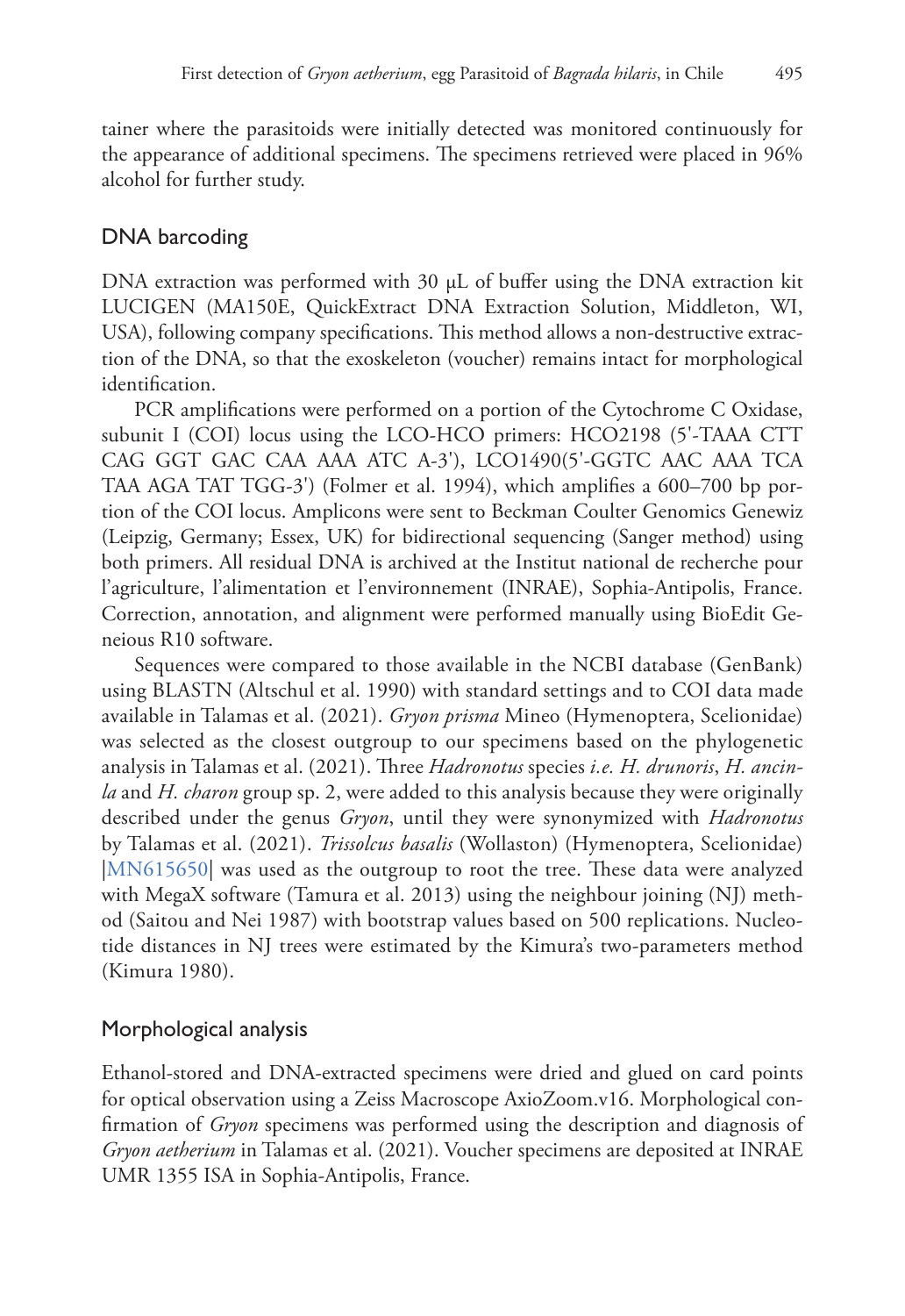## **Results**

#### Parasitoid rearing

Sixteen parasitoids emerged from the 20 eggs that were exposed to the initial two parasitoids detected in the *B. hilaris* colony, yielding a parasitism rate of 80%. Monitoring of the *B. hilaris* colony yielded additional specimens: 11 parasitoids were collected 26 days after the initial detection and eight were collected at day 29.

#### DNA barcoding

Sequences from two specimens were 607 bp in length and correspond to one haplotype. Sequences of each specimen were deposited in GenBank (Table 1).

The best matches (100% identity) in GenBank were with sequences of *G. aetherium* from Mexico ([MK720832.1](http://www.ncbi.nlm.nih.gov/nuccore/MK720832.1) and [MK720831.1](http://www.ncbi.nlm.nih.gov/nuccore/MK720831.1), reported as *G. myrmecophilum* in Felipe-Victoriano et al. (2019)). Furthermore, they are identical to sequences of *G. aetherium* from California reported by Talamas et al. (2021) (Figure 1).

#### Morphological analysis

According to the diagnosis in Talamas et al. (2021), the specimens clearly belong to the genus *Gryon* Haliday (Hymenoptera, Scelionidae) based on the glabrous metapleuron (Figure 2A), striate axillula (Figure 2B) and frons without transverse sculpture (Figure 2C). They also match the diagnosis for *G. aetherium* provided in Talamas et al. (2021), including the absence of a mesopleural carina (Figure 2A), the acetabular carina and ventral mesopleural carina intersecting ventrally (Figure 2A) and the posterior margin of mesoscutellum extending posteriorly over the metascutellum and metanotal trough (Figure 2B).

## **Discussion**

The phenomenon of adventive biological control agents seems to be increasing in frequency. For scelionid parasitoids of stink bug eggs, surveys designed to determine their presence and efficacy are undoubtedly accelerating the rate of their detection. In the past decade, these include *Trissolcus japonicus* (Ashmead) from North America (Talamas et al. 2015; Milnes et al. 2016; Abram et al. 2019) and Europe (Stahl et al. 2019; Sabbatini-Peverieri et al. 2018; Dieckhoff et al. 2021), *T. mitsukurii* (Ashmead) in Europe (Sabbatini-Peverieri et al. 2018; Rot et al. 2021; Bout et al. 2021) and *T. hyalinipennis* Rajmohana & Narendran from the USA (Ganjisaffar et al. 2018).

Our analysis is facilitated by recent studies of the genus *Gryon* that were conducted to support biological control of *B. hilaris* in North America. In North America, adventive populations of *G. aetherium*, a species under study as a biological control agent, have been reared from sentinel or naturally laid eggs of *B*. *hilaris* (Felipe-Victoriano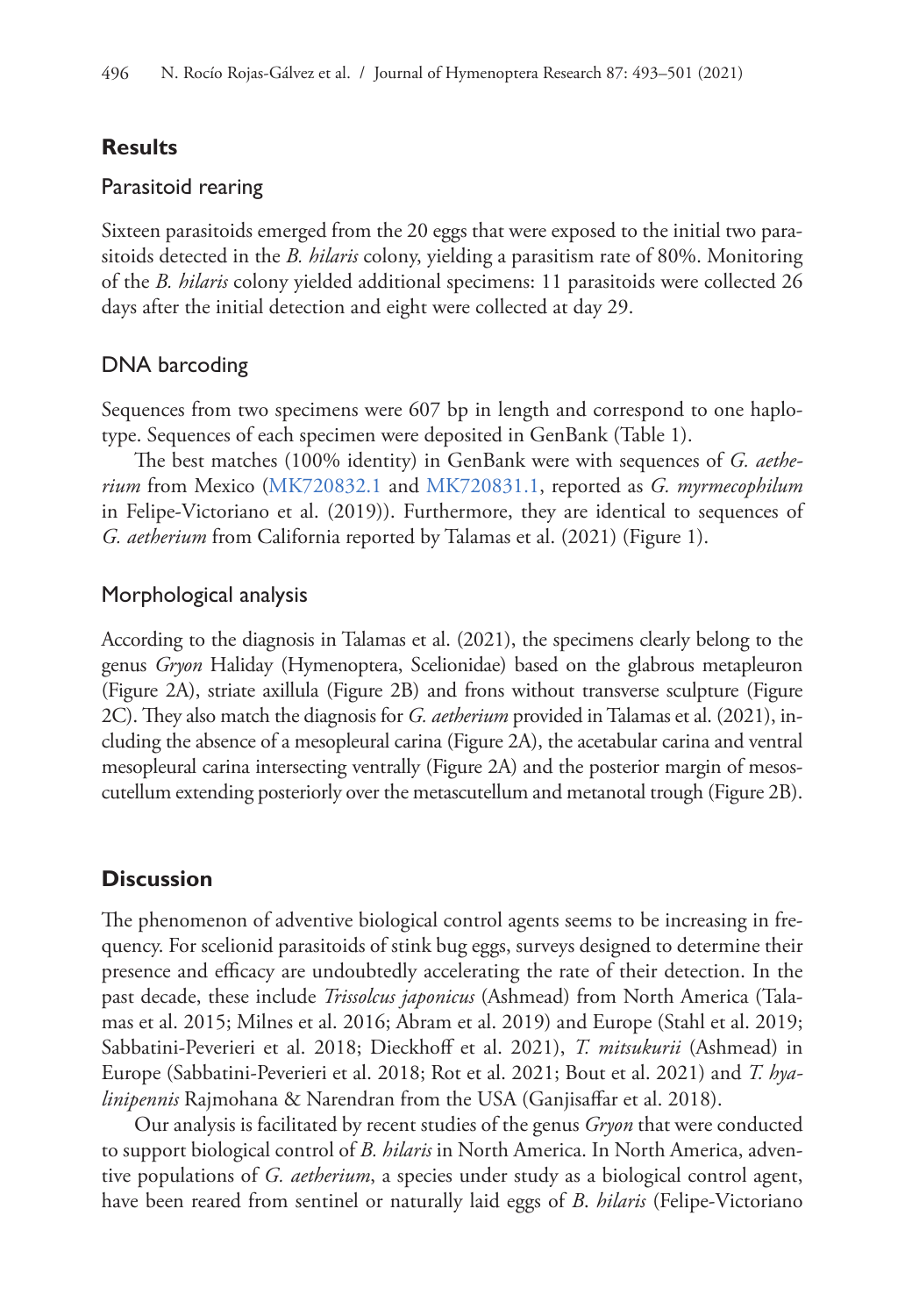**Table 1.** GenBank accession numbers and sample information for COI sequences of *Gryon aetherium* presented in this study.

| Species                        | Collection | Region, country             | Year of    | <b>GPS</b> Coordinates (DMS)                             | Host species    | GenBank                 |
|--------------------------------|------------|-----------------------------|------------|----------------------------------------------------------|-----------------|-------------------------|
|                                | code       |                             | collection |                                                          |                 | <b>Accession Number</b> |
| Gryon                          |            | 43070_HCO Valparaiso, Chile | 2021       | 32°52'58.19"S, 71°12'22.99"W                             | Bagrada hilaris | OK104071                |
| aetherium                      |            | 43071_HCO Valparaiso, Chile | 2021       | 32°52'58.19"S, 71°12'22.99"W                             | Bagrada hilaris | OK104072                |
|                                |            |                             |            | Gryon aetherium MZ513478 FSCA 00091216 Pakistan Punjab   |                 |                         |
|                                |            |                             |            | Gryon aetherium OK104072 ISA 43071 Chile Region V        |                 |                         |
|                                |            | 51                          |            | Gryon aetherium OK104071 ISA 43070 Chile Region V        |                 |                         |
|                                |            |                             |            | Gryon aetherium MK720832 FSCA 00090443 Mexico Coahuila   |                 |                         |
|                                |            | 70                          |            | Gryon aetherium MK720831 FSCA 00090442 Mexico Coahuila   |                 |                         |
|                                |            | 100                         |            | Gryon aetherium MZ513479 FSCA 00091217 USA California    |                 |                         |
|                                | 74         |                             |            | Gryon aetherium MZ513477 FSCA 00091210 USA California    |                 |                         |
|                                |            |                             |            | Gryon aetherium MZ513476 FSCA 00033319 USA California    |                 |                         |
| Gryon prisma MZ513487 SA PL234 |            |                             |            |                                                          |                 |                         |
|                                |            |                             |            | Hadronotus drunoris MT604063.1 FSCA 00094684             |                 |                         |
|                                | 100        | 92                          |            | Hadronotus ancinla MT604059.1 FSCA 00094671              |                 |                         |
|                                |            |                             |            | Hadronotus charon group sp. 2 MT604066.1 SAM-HYM-P093671 |                 |                         |

\_Trissolcus basalis MN615660 voucher USNM:ENT:01197237

**Figure 1.** Molecular clustering of 13 sequences including the 2 sequences of *Gryon aetherium* from Chile. Sequences of *G. aetherium* from California, Mexico and Pakistan are from the Talamas et al. (2021) study. *Gryon prisma* Mineo, three *Hadronotus* species and *Trissolcus basalis* were selected as outgroups. *Trissolcus basalis* was used to root the tree based on the topology of Talamas et al. (2021). Numbers at nodes indicate bootstrap support values derived from 500 replicates.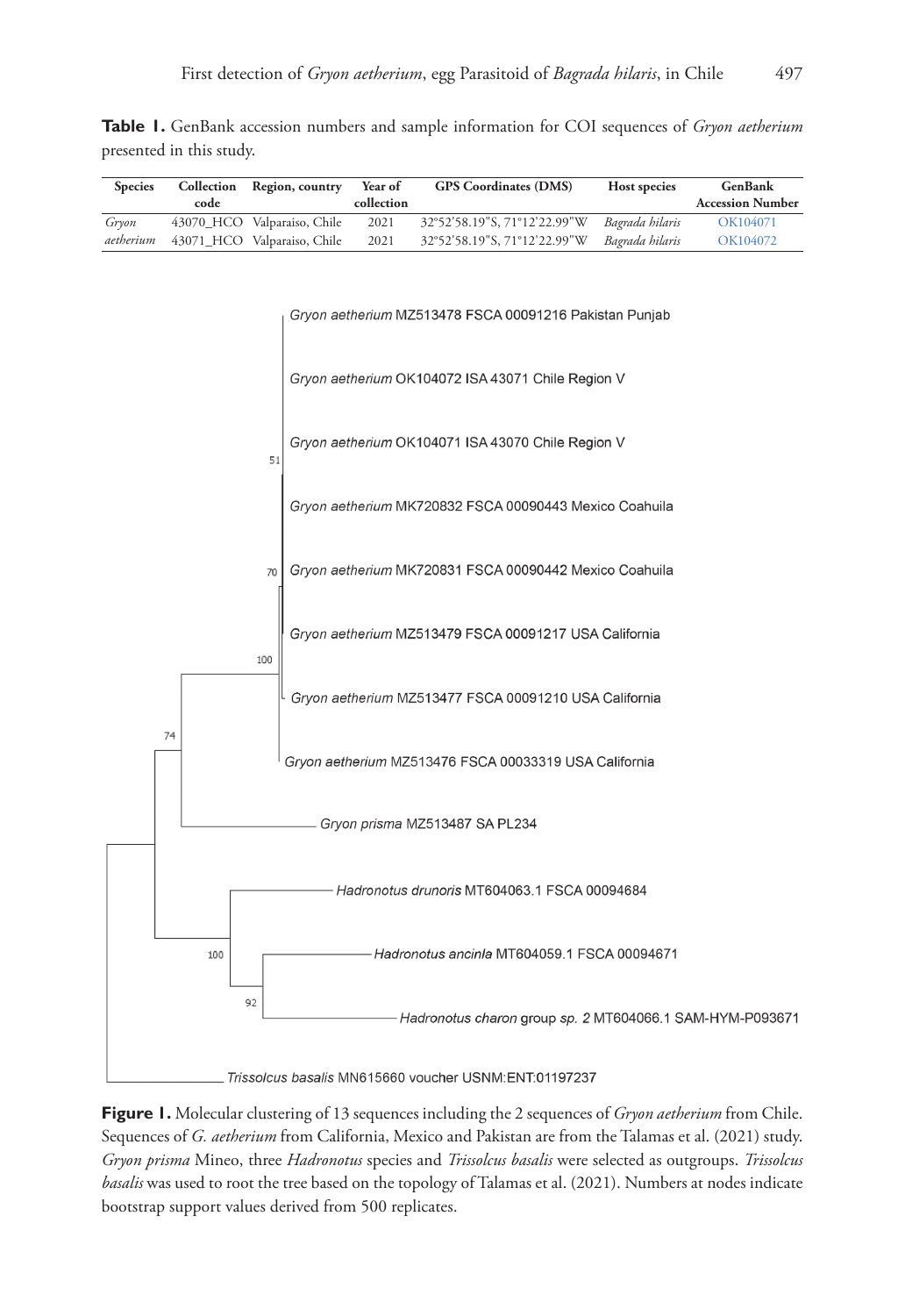

**Figure 2.** *Gryon aetherium*, male, ISA30411 **A** head, mesosoma, metasoma, lateral view **B** head, mesosoma, metasoma, dorsolateral view **C** head, anterodorsal view.

et al. 2019; Hogg et al. 2021). The taxonomy of *G. aetherium* has been challenging, but a recent treatment by Talamas et al. (2021) corrected prior misidentifications (as *G. myrmecophilum* (Ashmead) and *G. gonikopalense* Sharma) and provided morphological and molecular means to identify it. Our study used these data to identify parasitoids reared from the eggs of *B. hilaris* in the V region, Region of Valparaíso, Chile.

Detection of an adventive population of *G. aetherium*, a promising biological control agent of the invasive *B. hilaris* in Chile, is a great opportunity for the country to develop classical biological control programs against this pest. Indeed, *B. hilaris* displays a specific oviposition behavior among stink bugs by laying part of its eggs in isolation and underground. Nonetheless, *G. aetherium* can detect buried eggs and overcome the physical barrier constituted by the soil (Martel and Sforza 2021). Other parasitoids of *B. hilaris* eggs, such as *T. hyalinipennis* (Hymenoptera, Scelionidae), may not be capable of this (Tofangsazi et al. 2020).

*Gryon aetherium* was not recovered from sentinel eggs deployed near Centro Ceres. This may be the result of the low number of exposures in the 2020–2021 period (<100) and the normal low rate of parasitism typically observed with this methodology. We have no information yet on *G. aetherium* in Chile regarding its broader distribution, host range or host preferences. No stink bugs from the tribe Strachiini are recorded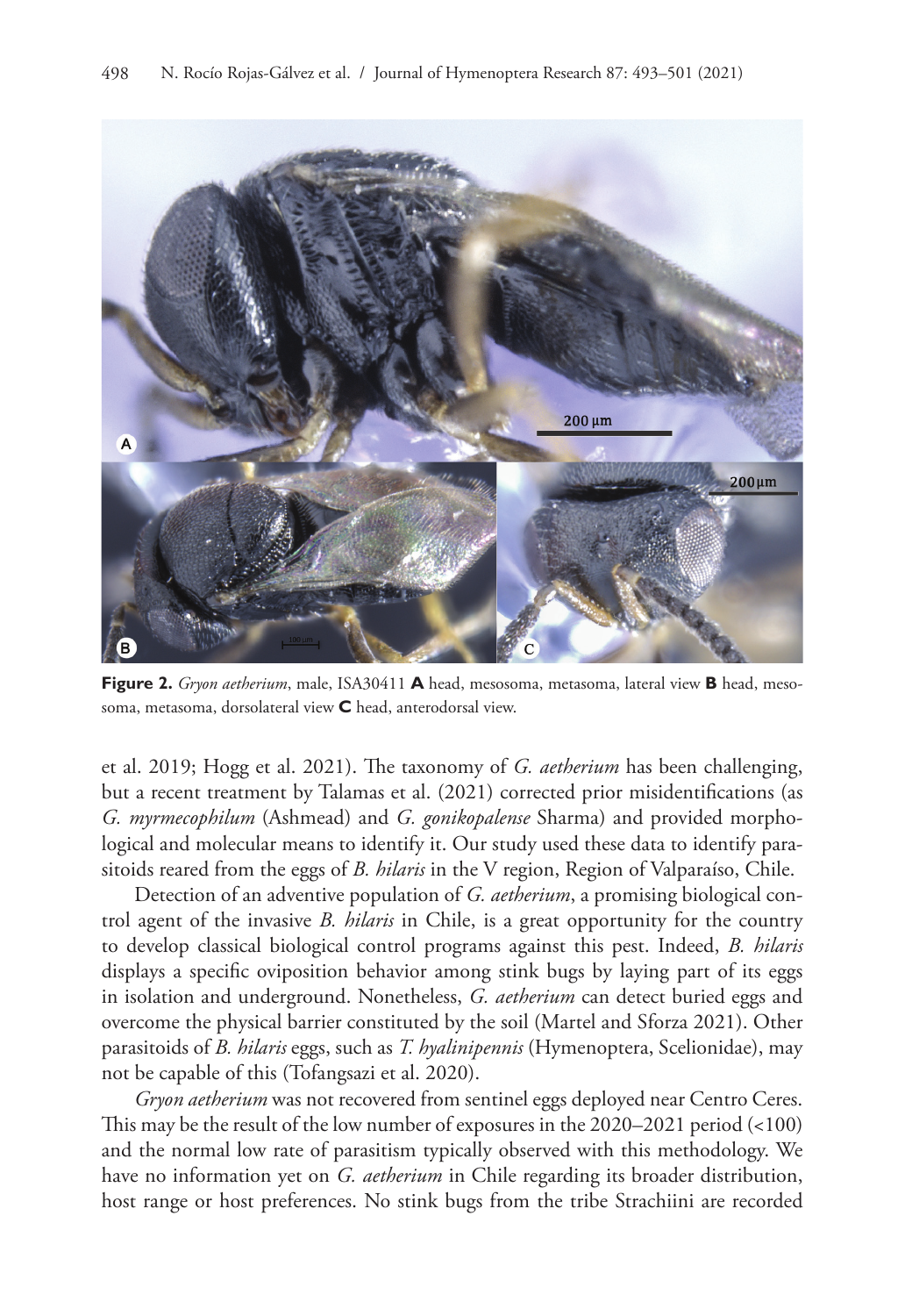from Chile (Prado 2008; Faúndez and Carvajal 2011) except for the invasive *B. hilaris*. So, there are no species close to *B. hilaris* or *Eurydema* species in Chile which could appear as a logical alternative host. It remains unclear if *G. aetherium* arrived simultaneously with *B. hilaris* and spread with the stink bug or if it is the result of a separate introduction. The 100% match of COI with adventive populations in Mexico and the United States is noteworthy, and may indicate that the parasitoid arrived in these three places from the same place, perhaps via similar pathways. Additional studies on populations of *G. aetherium* throughout the world may yield insight into this matter and are ongoing. Future monitoring and study of *G. aetherium* in Chile is needed to guide efforts for inoculative or augmentation releases that have the potential to regulate *B. hilaris* both inside and outside of agricultural ecosystems.

#### **Acknowledgments**

This work was funded by ANID Regional/Centro Ceres/Projet R18F10004. Elijah Talamas was supported by the Florida Department of Agriculture and Consumer Services-Division of Plant Industry and a USDA-APHIS Farm Bill: Biological Control of Bagrada Bug. Additionally, we acknowledge the Plant-BioS Microscopy Facility of the Institute Sophia AgroBiotech UMR INRA 1355-CNRS7254 – Université Côte d'Azur for access to instruments and technical advice.

#### **References**

- Abram PK, Talamas EJ, Acheampong S, Mason PG, Gariepy TD (2019) First detection of the samurai wasp, *Trissolcus japonicus* (Ashmead) (Hymenoptera, Scelionidae), in Canada. Journal of Hymenoptera Research 68: 29–36. <https://doi.org/10.3897/jhr.68.32203>
- Alaniz AJ, Vergara PM, Carvajal MA, Fierro A (2021) Recent rapid colonization of the invasive species *Bagrada hilaris* (Heteroptera: Pentatomidae) in the collapsed ecosystem Aculeo lake, Chile. International Journal of Pest Management. <https://doi.org/110.1080/09670874.2021.1915512>
- Altschul SF, Gish W, Miller W, Myers EW, Lipman DJ (1990) Basic local alignment search tool. Journal of Molecular Biology 215: 403–410. [https://doi.org/110.1016/s0022-](https://doi.org/110.1016/s0022-2836(05)80360-2) [2836\(05\)80360-2](https://doi.org/110.1016/s0022-2836(05)80360-2)
- Bout A, Tortorici F, Hamidi R, Warot S, Tavella L, Thomas M (2021) First Detection of the Adventive Egg Parasitoid of *Halyomorpha halys* (Stål) (Hemiptera: Pentatomidae) *Trissolcus mitsukurii* (Ashmead) (Hymenoptera: Scelionidae) in France. Insects 12: e761. [https://doi.](https://doi.org/110.3390/insects12090761) [org/110.3390/insects12090761](https://doi.org/110.3390/insects12090761)
- Dieckhoff C, Wenz S, Renninger M, ReiFsig A, Rauleder H, Zebitz CPW, Reetz J, Zimmermann O (2021) Add Germany to the List – Adventive Population of *Trissolcus japonicus*  (Ashmead) (Hymenoptera: Scelionidae) Emerges in Germany. Insects 12: e414. [https://](https://doi.org/10.3390/insects12050414) [doi.org/10.3390/insects12050414](https://doi.org/10.3390/insects12050414)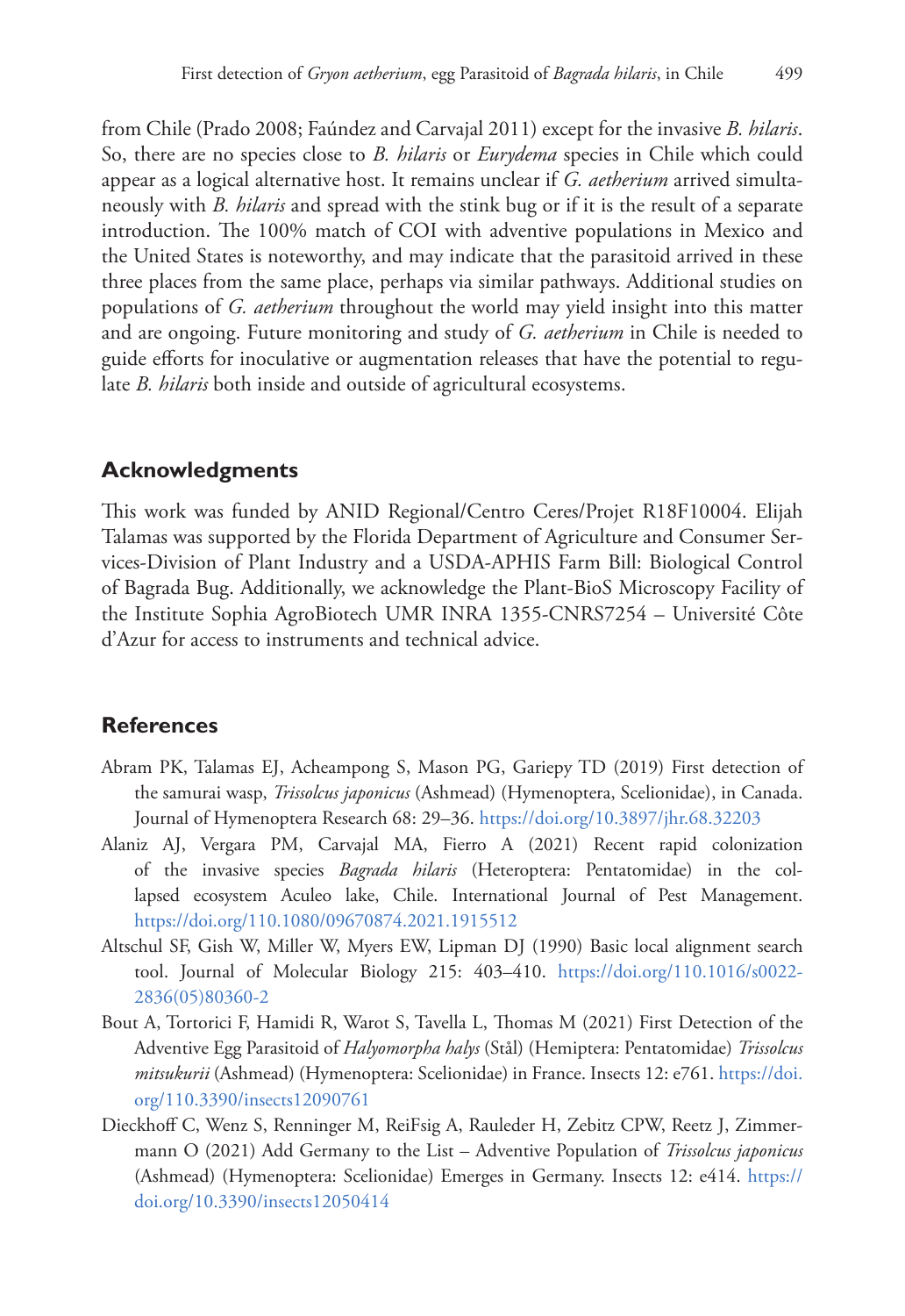- Faúndez EI, Carvajal MA (2011) Catalog of Chilean Pentatominae Leach, 1815 (Hemiptera: Heteroptera: Pentatomidae). Zootaxa 2835: 53–60. [https://doi.org/10.5281/zeno](https://doi.org/10.5281/zenodo.202141)[do.202141](https://doi.org/10.5281/zenodo.202141)
- Faúndez EI, Lüer A, Cuevas ÁG, Rider DA, Valdebenito P (2016) First record of the painted bug *Bagrada hilaris* (Burmeister, 1835) (Heteroptera: Pentatomidae) in South America. Arquivos EntomolóXicos 16: 175–179.
- Faúndez EI, Larrea-Meza S, Carvajal MA (2018) High, up and down: Updating the distribution of the painted bug *Bagrada hilaris* (Burmeister) (Heteroptera: Pentatomidae) in Chile. Review of Chilean Entomology 44: 257–261.<https://doi.org/10.1093/jme/tjy091>
- Felipe-Victoriano M, Talamas EJ, Sánchez-Peña SR (2019) Scelionidae (Hymenoptera) parasitizing eggs of *Bagrada hilaris* (Hemiptera, Pentatomidae) in Mexico. In: Talamas E (Eds) Advances in the Systematics of Platygastroidea II. Journal of Hymenoptera Research 73: 143–152.<https://doi.org/10.3897/jhr.73.36654>
- Folmer O, Black M, Hoeh W, Lutz R, Vrijenhoek R (1994) DNA primers for amplification of mitochondrial cytochrome c oxydase subunit I from diverse metazoan invertebrates. Molecular Marine Biology and Biotechnology *3*: 294–299.
- Ganjisaffar F, Talamas EJ, Bon MC, Gonzalez L, Brown BV, Perring TM (2018) *Trissolcus hyalinipennis* Rajmohana and Narendran (Hymenoptera, Scelionidae), a parasitoid of *Bagrada hilaris* (Burmeister) (Hemiptera, Pentatomidae), emerges in North America. Journal of Hymenoptera Research 65: 111–130. <https://doi.org/10.3897/jhr.65.25620>
- Hogg BN, Hougardy E, Talamas E (2021) Adventive *Gryon aetherium* Talamas (Hymenoptera, Scelionidae) associated with eggs of *Bagrada hilaris* (Burmeister) (Hemiptera, Pentatomidae) in the USA. In: Lahey Z, Talamas E (Eds) Advances in the Systematics of Platygastroidea III. Journal of Hymenoptera Research 87: 481–492. [https://doi.org/10.3897/](https://doi.org/10.3897/jhr.87.73778) [jhr.87.73778](https://doi.org/10.3897/jhr.87.73778)
- Kimura MA (1980) Simple method for estimating evolutionary rates of base substitutions through comparative studies of nucleotide sequences. Journal of Molecular Evolution 16, 111–120.<https://doi.org/10.1007/bf01731581>
- Milnes JM, Wiman NG, Talamas EJ, Brunner JF, Hoelmer KA, Buffington ML, Beers EH (2016) Discovery of an Exotic Egg Parasitoid of the Brown Marmorated Stink Bug, *Halyomorpha halys* (Stål) in the Pacific Northwest. Proceedings of the Entomological Society of Washington 118: 466–470. <https://doi.org/10.4289/0013-8797.118.3.466>
- Martel G, Sforza R (2021) Catch me if you can: novel foraging behavior of an egg parasitoid, *Gryon gonikopalense*, against the stink bug pest, *Bagrada hilaris*. Journal of Pest Science 94. <https://doi.org/10.1007/s10340-020-01325-4>
- Palumbo JC, Perring TM, Millar JG, Reed DA (2016) Biology, ecology, and management of an invasive stink bug, *Bagrada hilaris*, in North America. Annual Review of Entomology 61: 453–473.<https://doi.org/10.1146/annurev-ento-010715-023843>
- Prado CE (2008). Conocimiento actual de Hemiptera Heteroptera de Chile con lista de especies. Boletín del Museo Nacional de Historia Natural, Chile, 57: 31–75.
- Rot M, Maistrello L, Costi E, Bernardinelli I, Malossini G, Benvenuto L, Trdan S (2021) Native and Non-Native Egg Parasitoids Associated with Brown Marmorated Stink Bug